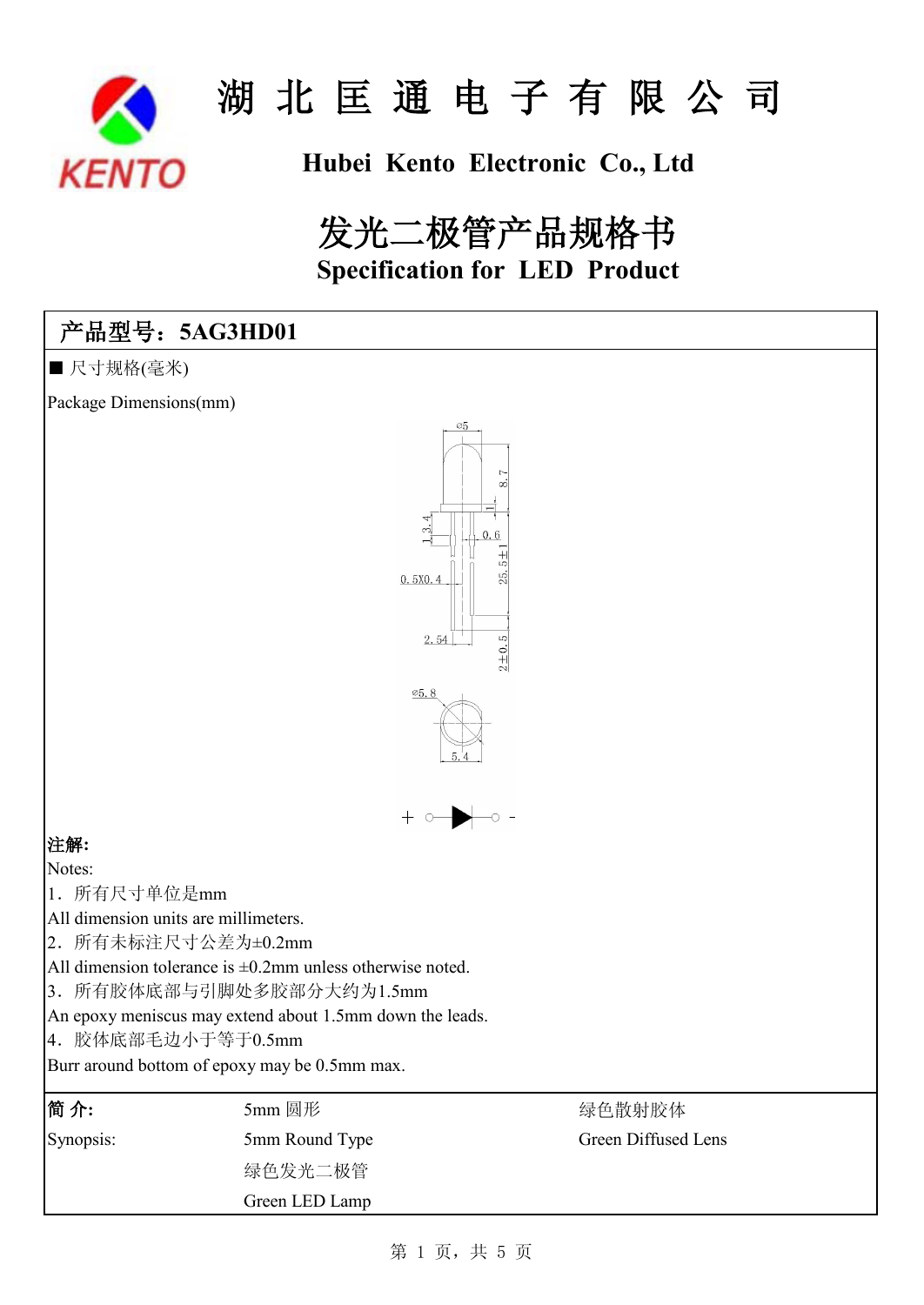

## **Hubei Kento Electronic Co., Ltd**

| 产品型号: 5AG3HD01                                                              |                      |                        |                                             |             |              |                   |
|-----------------------------------------------------------------------------|----------------------|------------------------|---------------------------------------------|-------------|--------------|-------------------|
| ■主要光电特性 (室温 = 25°C)Typical Electrical & Optical Characteristics (Ta = 25°C) |                      |                        |                                             |             |              |                   |
| 项目<br><b>ITEMS</b>                                                          | 符号<br><b>SYMBOL</b>  | 条件<br><b>CONDITION</b> | 最小值<br>MIN.                                 | 典型值<br>TYP. | 最大值<br>MAX.  | 单位<br><b>UNIT</b> |
| 正向电压<br>Forward Voltage                                                     | <b>VF</b>            | $IF = 20mA$            | 1.6                                         | 2.1         | 2.65         | V                 |
| 反向电流<br>Reverse Current                                                     | IR                   | $VR = 5V$              | ---                                         | ---         | 1.1          | $\mu$ A           |
| 主波长<br>Dominant Wavelength                                                  | $\lambda$ D          | $IF = 20mA$            | 570                                         |             | 574          | nm                |
| 发光强度<br>Luminous Intensity                                                  | IV                   | $IF = 20mA$            | 87                                          | 110         | 131          | mcd               |
| 50%能量发光视角<br>50% Power Viewing Angle                                        | $2\theta\frac{1}{2}$ | $IF = 20mA$            | ---                                         | 22          |              | deg               |
| ■ 最大绝对额定值(室温 = 25℃)Absolute Maximum Ratings at (Ta = 25℃)                   |                      |                        |                                             |             |              |                   |
| 项目<br><b>ITEMS</b>                                                          | 符号<br><b>SYMBOL</b>  |                        | 最大绝对额定值<br>ABSOLUTE MAXIMUM RATING          |             |              | 单位<br><b>UNIT</b> |
| 正向电流<br>Forward Current                                                     | IF                   |                        | 50                                          |             |              | mA                |
| 峰值正向电流<br>Peak Forward Current                                              | <b>IFP</b>           |                        | 220                                         |             |              | mA                |
| 连续工作电流<br>Continuous Forward Current                                        | ${\rm I\!L}$         |                        | 20                                          |             |              | mA                |
| 反向电压<br><b>Reverse Voltage</b>                                              | <b>VR</b>            |                        | 5                                           |             |              | V                 |
| 功耗<br><b>Power Dissipation</b>                                              | <b>PD</b>            | 105                    |                                             |             | mW           |                   |
| 工作温度<br><b>Operation Temperature</b>                                        | Topr                 | $-40 \sim +80$         |                                             |             | $\rm ^{o}C$  |                   |
| 贮存温度<br><b>Storage Temperature</b>                                          | Tstg                 | $-40 \sim +80$         |                                             |             | $^{\circ}$ C |                   |
| 引脚镀锡温度<br>Lead Soldering Temperature                                        | Tsol                 |                        | 最大温度260℃,最长时间5秒<br>Max.260°C for 5 sec Max. |             |              |                   |

IFP 条件:脉冲宽度小于等于10 分钟

IFP Conditions:Pulse Width≤10msec duty≤1/10

Tsol 条件: 离胶体底部4mm 处为基础

Tsol Conditions: 4mm from the base of the epoxy bulb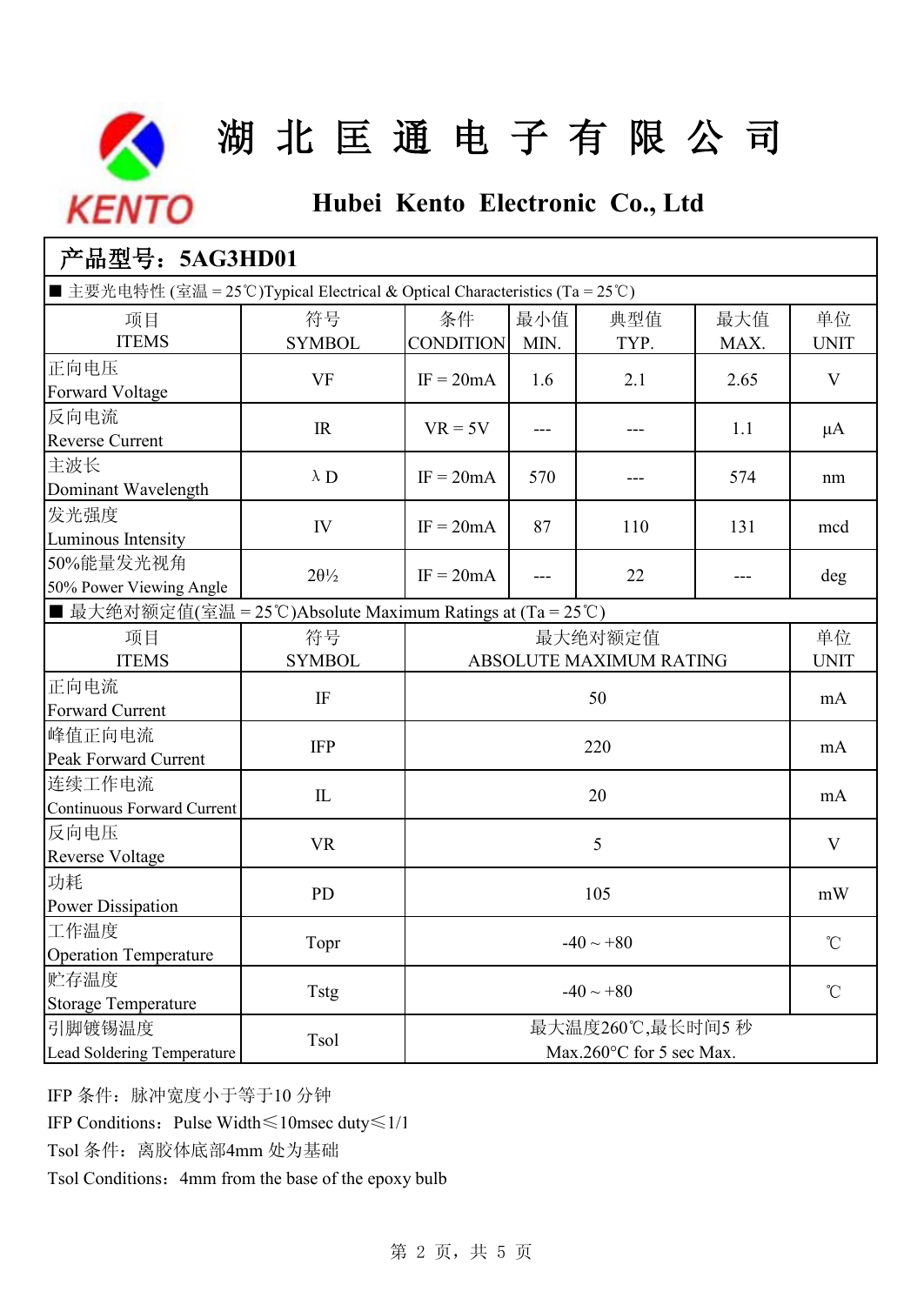

**Hubei Kento Electronic Co., Ltd**

## 产品型号:**5AG3HD01**

#### ■ 半功视角

Spatial Distribution



### ■ 可靠性试验

### Reliability Performance

| 测试分类                            | 测试项目                      | 测试条件                                                                                                          | 测试持续时间               | 抽样大小        | 判定        |  |
|---------------------------------|---------------------------|---------------------------------------------------------------------------------------------------------------|----------------------|-------------|-----------|--|
| <b>Test Classification</b>      | Test Item                 | <b>Test Conditions</b>                                                                                        | <b>Test Duration</b> | Sample Size | Standard  |  |
| 寿命测试                            | 寿命测试                      | Ta=25°C $\pm$ 5°C, IF=20mA                                                                                    | 1000小时(hrs)          | 10PCS       | Qualified |  |
| Life Test                       | Life Test                 |                                                                                                               |                      |             |           |  |
| 环境测试<br><b>Environment Test</b> | 热冲击测试                     | $-10^{\circ}\text{C} \pm 5^{\circ}\text{C} \leftarrow \rightarrow +100^{\circ}\text{C} \pm 5^{\circ}\text{C}$ | 100循环(cycles)        | 10PCS       | Qualified |  |
|                                 | <b>Thermal Shock Test</b> | 5min. 10sec. 5min.                                                                                            |                      |             |           |  |
|                                 | 冷热循环测试                    | -55 °C $\pm$ 5 °C $\leftarrow$ $\rightarrow$ +85 °C $\pm$ 5 °C                                                | 100循环(cycles)        | 10PCS       | Qualified |  |
|                                 | Temperature Cycle Test    | 30min. 5min. 30min.                                                                                           |                      |             |           |  |
|                                 | 高温高湿测试                    | Ta= $85^{\circ}$ C $\pm 5^{\circ}$ C                                                                          | 240小时(hrs)           | 10PCS       | Qualified |  |
|                                 | High Temperature &        | $RH = 85\% \pm 0.5\% RH$                                                                                      |                      |             |           |  |
|                                 | <b>High Humidity Test</b> |                                                                                                               |                      |             |           |  |
|                                 | 高温贮存测试                    |                                                                                                               |                      |             |           |  |
|                                 | High Temperature          | $Ta=100^{\circ}C \pm 5^{\circ}C$                                                                              | 1000小时(hrs)          | 10PCS       | Qualified |  |
|                                 | Storage                   |                                                                                                               |                      |             |           |  |
|                                 | 低温贮存测试                    |                                                                                                               | 1000小时(hrs)          | 10PCS       | Qualified |  |
|                                 | Low Temperature           | Ta= $-55^{\circ}$ C $\pm 5^{\circ}$ C                                                                         |                      |             |           |  |
|                                 | Storage                   |                                                                                                               |                      |             |           |  |
| 机械测试<br><b>Mechanical Test</b>  | 抗焊接热度                     |                                                                                                               | 5 秒(sec.)            | 10PCS       | Qualified |  |
|                                 | Resistance to             | $Ta=260^{\circ}C\pm5^{\circ}C$                                                                                |                      |             |           |  |
|                                 | Soldering Heat            |                                                                                                               |                      |             |           |  |
|                                 | 引脚折弯                      | 负荷2.5 牛顿(0.25 千克)                                                                                             | 3 回合(times)          | 10PCS       | Qualified |  |
|                                 | Lead Integrity            | $0^{\circ} \sim 90^{\circ} \sim 0^{\circ}$                                                                    |                      |             |           |  |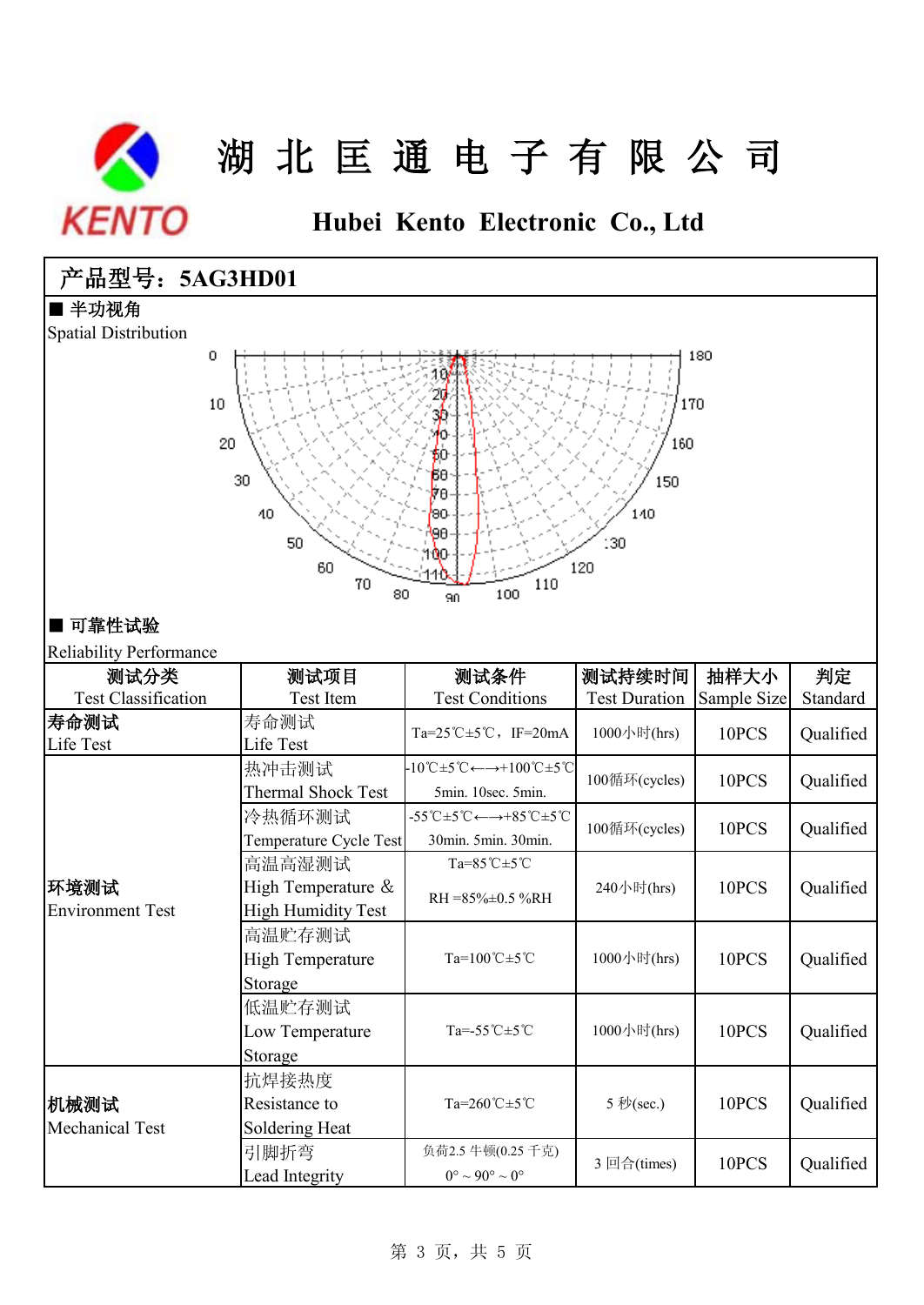

## **Hubei Kento Electronic Co., Ltd**

### 产品型号:**5AG3HD01**



波长 Wavelengt

第 4 页,共 5 页